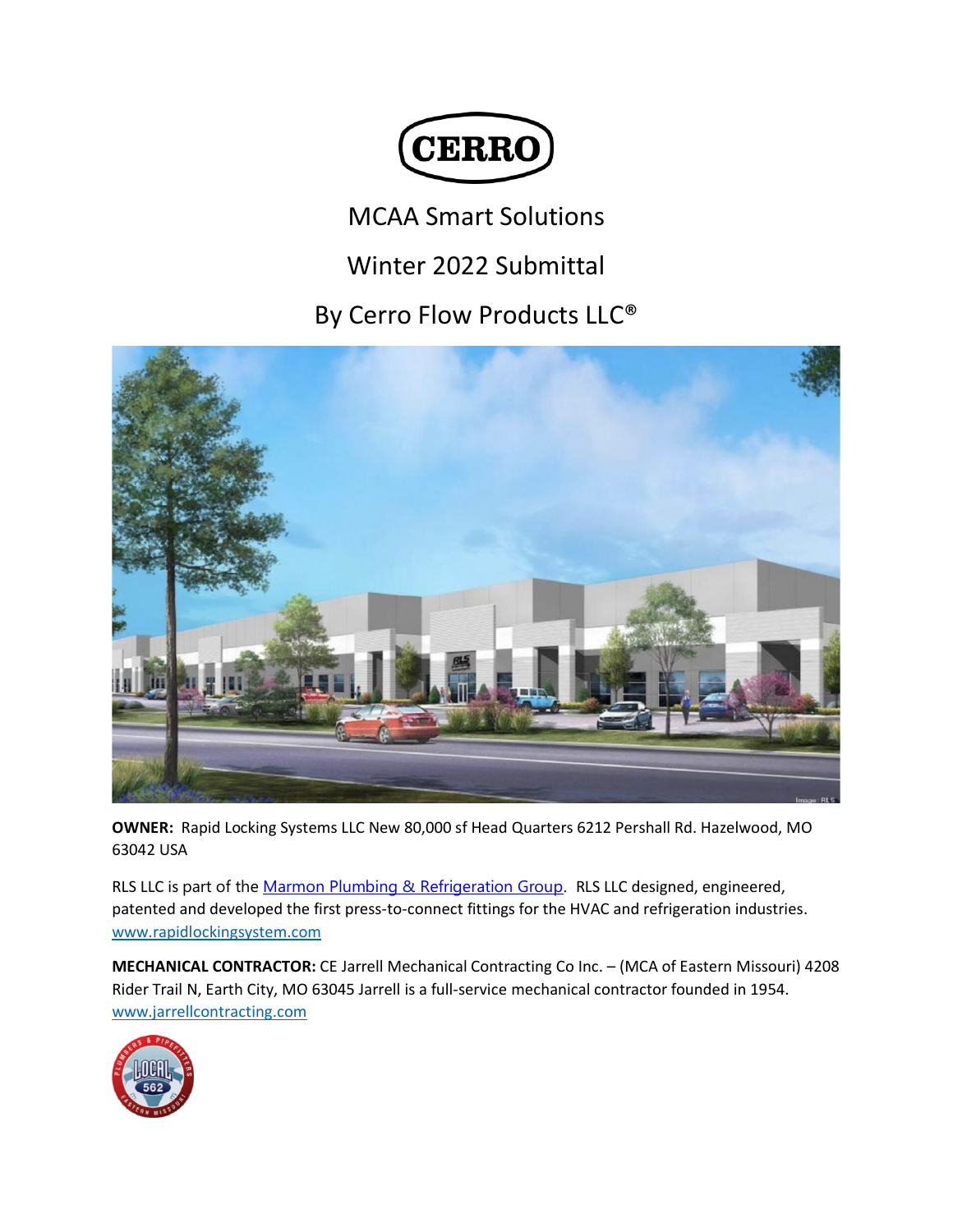**SUPPLIER:** Cerro Flow Products LLC® supplied CerroPress® press connect domestic water fittings and CerroTube™ Copper Plumbing Tube. For over 80 years, Cerro Flow Products LLC® has manufactured best in class copper tubing in East St Louis IL USA. Cerro is part of the Marmon Plumbing & Refrigeration Group.

## [www.cerroplumbing.com](http://www.cerroplumbing.com/)

Paul Schubert, President of RLS® is "very excited to have manufacturing, office staff and training all under one roof. Jarrell has been contracted to install roof top units, ventilation, compressed air piping and plumbing. Moving to such a large space, with a fast track schedule, required a lot of design/build mechanical systems.

Greg Harty, Vice President of Jarrell Mechanical Contractors said "it's a great project for us. Something that we specialize in is the design/build process, keeping everything under one-roof so that when there is a need, it can be done in-house and not outsourced."

**PROJECT PARAMETERS:** Jerry L. Miles, Marmon Plumbing & Refrigeration Group Project Manager said "RLS has grown dramatically which created an urgent need for expansion." After selecting a location off Interstate I-270 and near Lambert International Airport in St. Louis MO, an aggressive construction schedule of 5 months was set to convert an 80,000 SF white box into manufacturing, warehouse, offices, R&D, training center and showroom.

CerroPress® press-to-connect fittings for domestic water were chosen for speed and labor savings compared to sweat / solder joints. The Domestic Water System was installed quickly and without a need for flame, so fire watch and special permits weren't necessary. CerroPress® copper fittings, in sizes ½" to 2 ½" were installed throughout the facility which helped beat the substantial completion date.

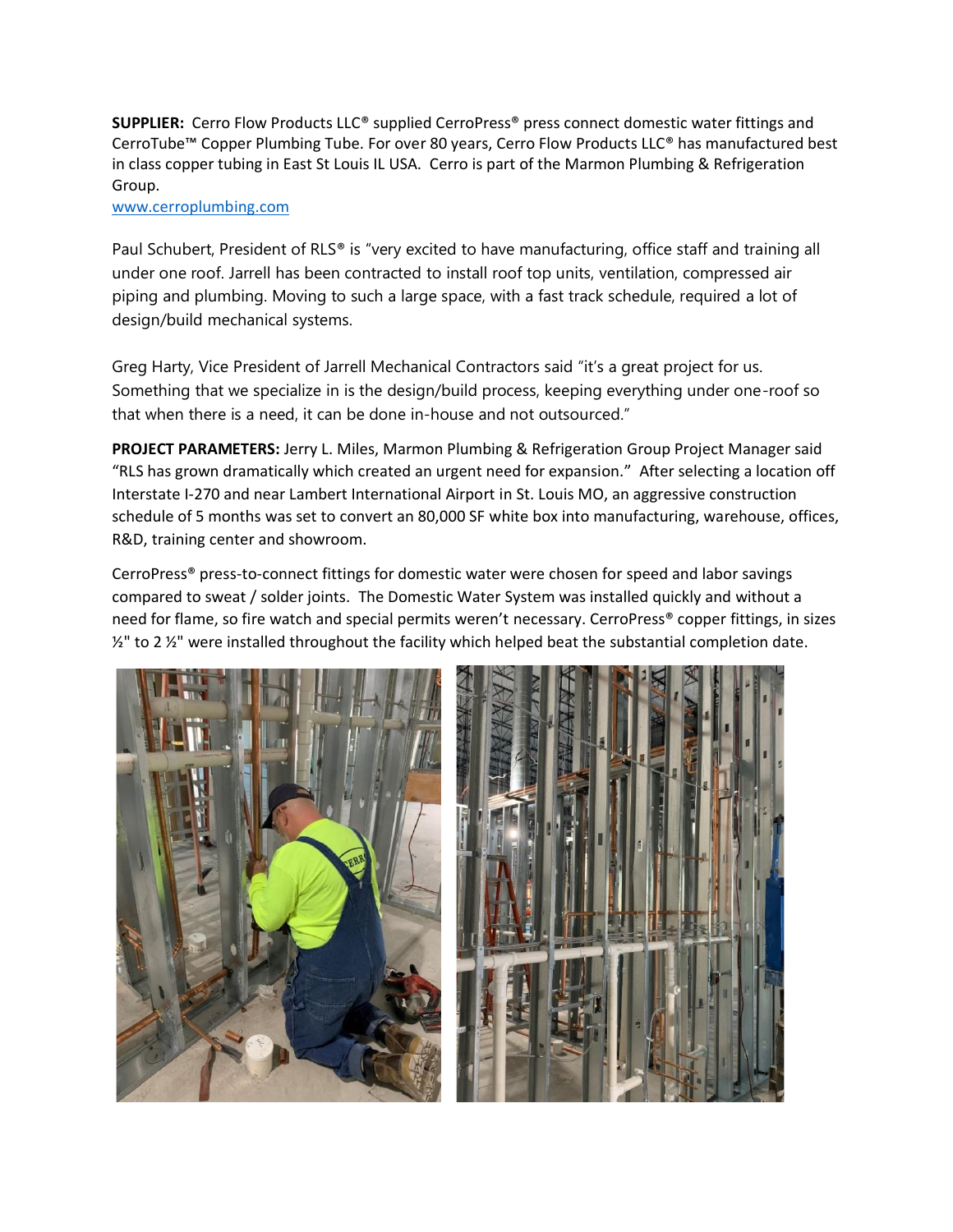The RLS project has several single user and shared bathrooms, that all share wet walls with kitchens and break rooms creating congestion in 3 ½" and 5 ½" studs. Jarrell Contractors elegantly solved conflicts of the domestic water system with sanitary drains by using CerroPress® 45° Elbows and Reducing Tees. The advantage of press-to-connect fittings is the ability to achieve watertight joints in tight spaces. (below)



The Domestic Water System Design for this project required a Tee with the Branch leg larger than the Inlet or Outlet legs. This particular size is not standard in the fittings industry. This challenge was solved by using CerroPress Bushing Reducers to accomplish the engineer's design. (below)

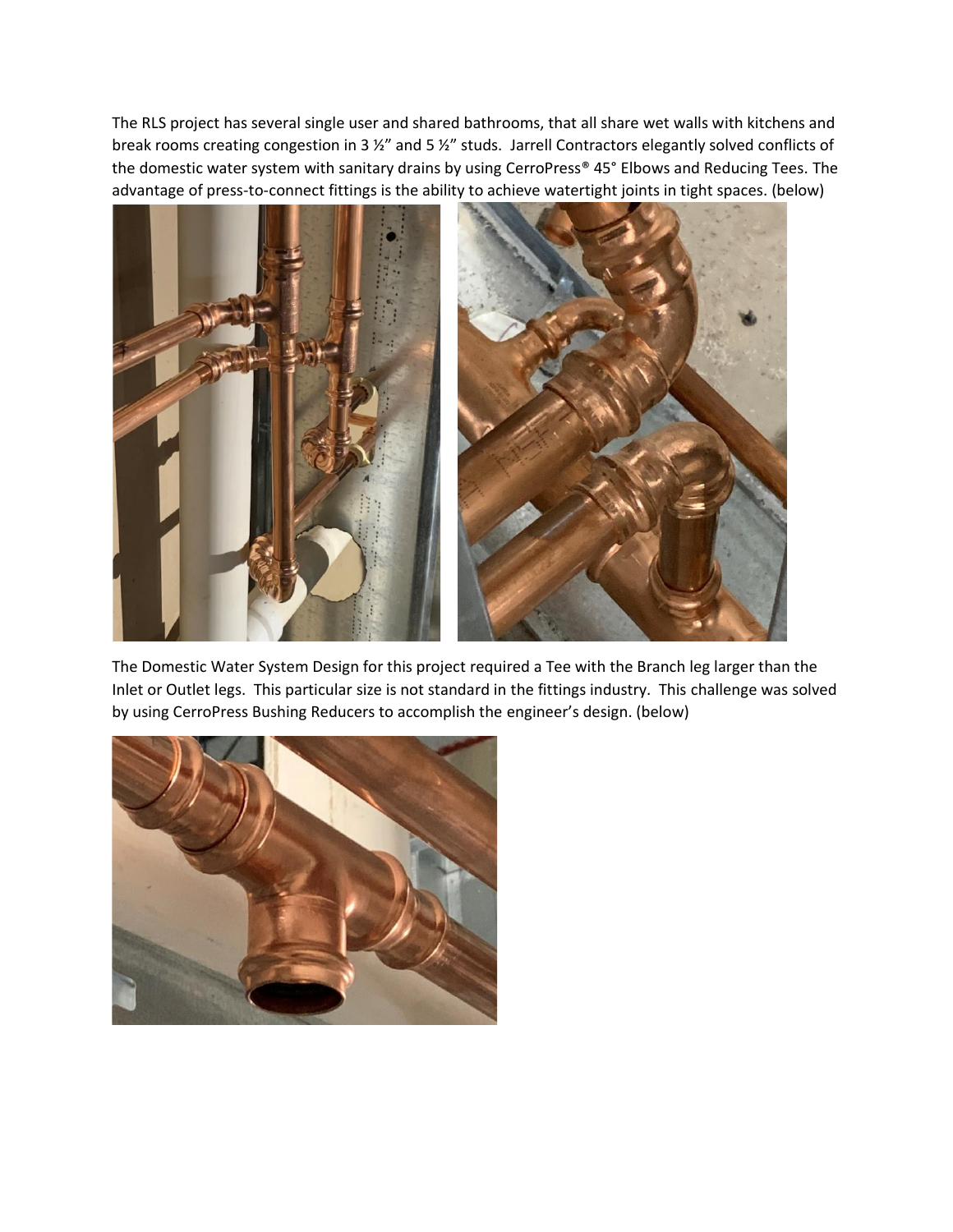Jarrell's installation of CerroTube™ and CerroPress® fittings by Cerro Flow Products LLC® was a work of art.